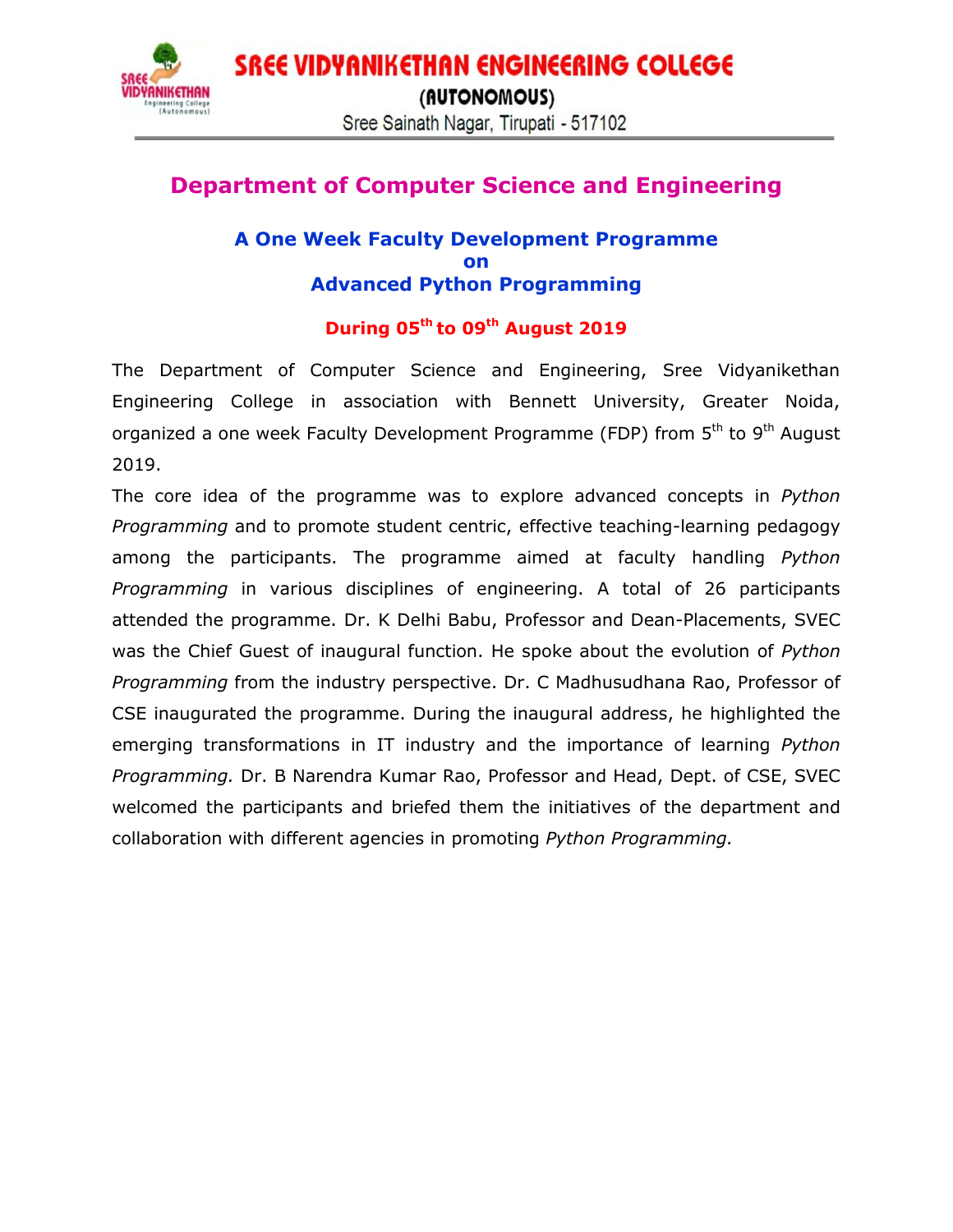

*Dr. B. Narendra Kumar Rao, Professor and Head,delivering the inaugural address of the programme.*

The resource persons from reputed institutions like Bennett University, Greater Noida and Annamalai University, Tamil Nadu delivered expert lectures on relevant areas during the Faculty Development Programme.

On day one, Dr. Sridhar Swaminathan, Bennett University, Greater Noida, took the first and second sessions. In the first session, he focused on Large Scale Text Analytics and explained the fundamentals of Neural Architecture and Deep-Neural Models, followed by hands-on sessions. The second day of the programme was on Image Classification and Segmentation using Convolution Neural Network and its variants. The session was delivered by Dr. V Ananatha Natarajan, Associate Professor Dept of CSE, SVEC. The participants were engaged in hands-on practice session on Azure Notebook (Cloud Environment). On the third day of the programme, Dr. S Jothilakshmi, Professor, Dept. of IT, Annamalai University delivered a lecture on the Machine Learning Algorithms and Programming in Python Language. The participants practiced to solve Classification and Regression problems using Machine Learning Algorithms in Python language. The technical sessions of the fourth day were handled by Mr. I Reddy Sekhar Reddy and Mr. S Bavaji on Advanced Data Structure (TRIE Data structure) and Algorithms. On the